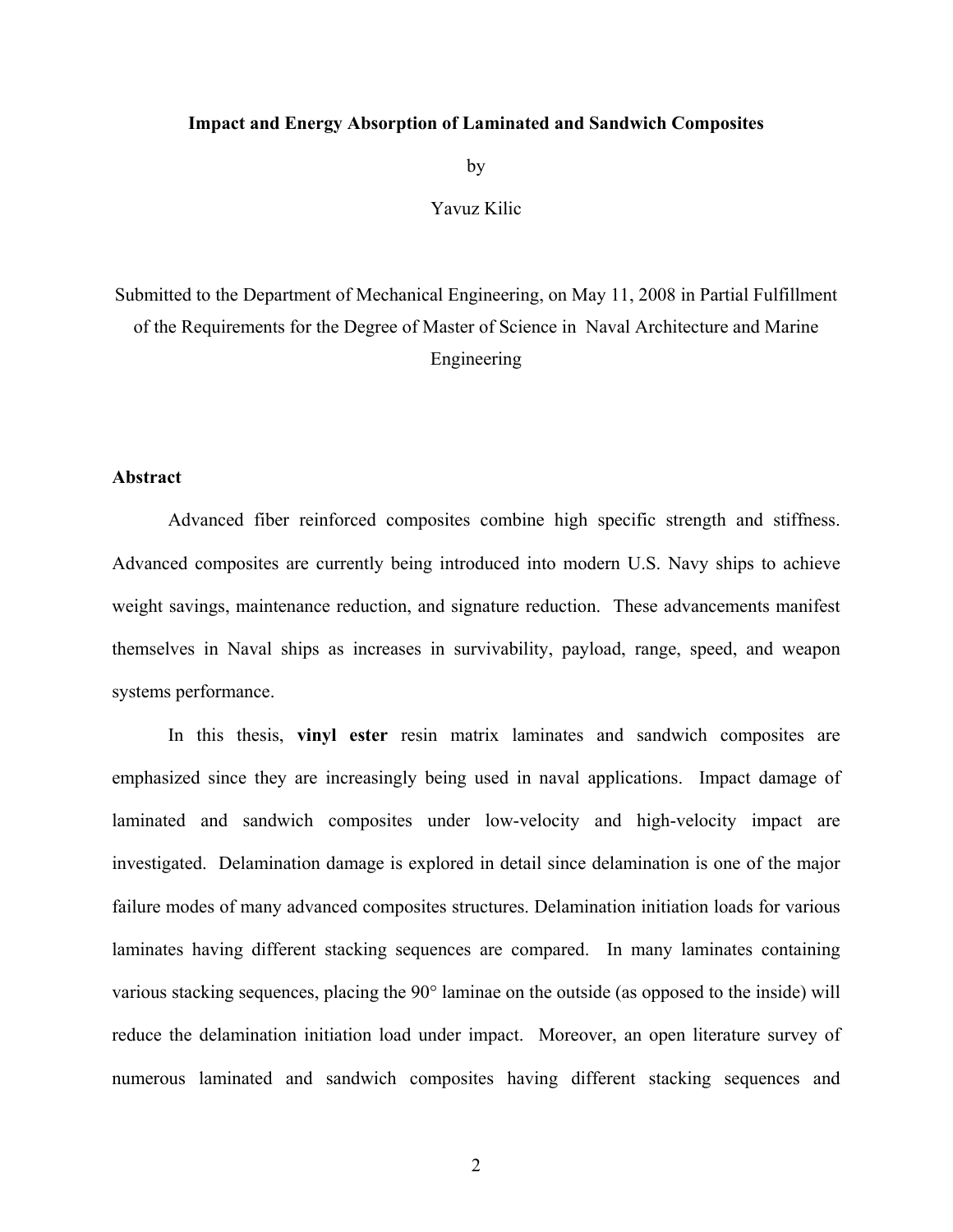thicknesses and subjected to low-velocity impact is undertaken. The failure mode, failure load, and displacement at failure of these composites are summarized.

Other topics investigated include (1) effects of a composite's constituents on damage susceptibility, (2) post-impact residual characterization and strength, and (3) nondestructive testing techniques. Prediction methods for residual strength are tabulated based on the impact damage type for laminated and sandwich composites. Further, NASA and Boeing compressionafter-impact tests are summarized for laminated composites after low-energy impacts. Damage and residual strength are analyzed for epoxy and PEEK resin laminates. An initial sorting for the selection of nondestructive testing methods for specific composite discontinuities is summarized.

Extensive presentations of tables and figures are used to summarize the results of the literature surveys on impact resistance and energy absorbing capabilities of composites. Particular attention is given to methods for impact resistance improvement. Impact resistance improvement methods are compared according to increases in interlaminar Mode I and Mode II fracture toughness and in residual strength. These comparisons support data for the selection of impact resistance improvement.

Numerous laminates having different lamina orientations are compared to understand the influence of stacking sequence on impact damage resistance and energy absorption capability. Matrix properties are investigated for many laminates and it is noted that higher interlaminar fracture toughness of matrix materials will increase energy absorption capability. The effects of other constituents of a laminate on impact resistance and energy absorbing capability are also summarized. Among the types of composites investigated in this thesis, carbon fiber/PEEK laminates exhibited the highest specific energy absorption.

Recommendations for further studies are offered based on these summaries.

3